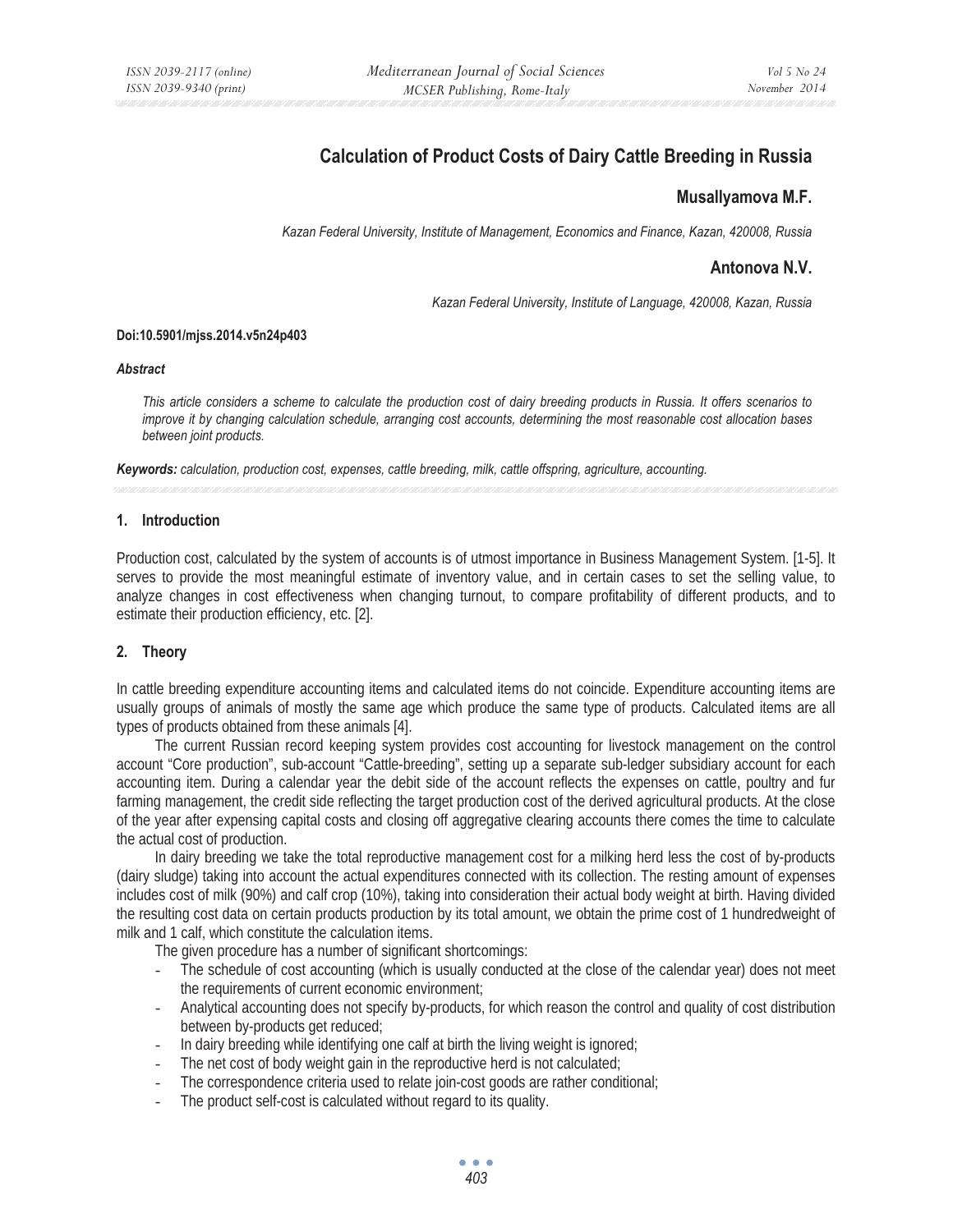#### **3. Result**

The author conducted a critical overview of the above noted problems and offered the following ways to eliminate them:

1) Prime cost calculation which is conducted at the close of the year makes it possible to carry out only a lookback study of the annual performance and does not provide any short-term information to manage the production, thus hindering control. But unlike a routine analysis, even an in-depth post factum analysis can only detect the failures and losses, but not prevent them.

Moreover, the given procedure does not allow detecting seasonal fluctuations in the product net cost (pasture and farm), does not consider the period of animal's life (dry or lactation).

Therefore we can conclude that the current procedure to account livestock products cost does not provide efficient output or running control and cost analysis. Monthly or seasonal calculation of self cost for animal products will allow us to remove defects.

It is typically considered that the main deterrent of monthly calculation of self cost for animal products is evaluation of the farm feed, produced during the current year and fed to the cattle, by the target net cost. However, if expensing the feed as incurred, we assess them at market (reasonable) value expense, the cost accounting will cause no problems.

- 2) The by-product in dairy breeding is animal manure. Its value is subtracted from the overall budget for livestock breeding and the resting sum is distributed between joint-cost goods. The manure obtained is assessed according to the amount of expenses on its removal and management, including: the cost of bedding (straw, chaff, sawdust, etc.), depreciation amount of basic tools to clean manure from farms and dung-yards, expenses on its removal from dung-yards, management, disinfection, etc. One of the recent trends in its treatment is recouping waste stream biogas. This trend is still new in our country, but it progresses fast and a number of farms are already introducing biogas units. In response to the increased interest in this farm product we should estimate its efficiency. Recording dung by expenses on its removal, management and recycling, together with its possible price evaluation, will make it possible to achieve the purpose in view and increase control over cost value. In our opinion to tighten the control over cost allocation there is a need to introduce a separate accounting item (subsidiary account) "By-products" in all regions.
- 3) Use of one head of calf crop as a calculation item, ignoring its weight at birth.

Dairy breeding currently calculates net cost of 1 head of calf crop. But dairy cows' calves can differ in weight (from 20 to 50 kg.). Market price of calves is often set according to their weight. For this reason we think it necessary to estimate the price of calves regarding their actual weight at birth. Therefore the calculation object should be changed; and 1 hundredweight of calf crop should be used instead of 1 head.

But the most debating point is the problem of allocating expenses between different types of joint-cost products.

At various times regulatory accounting documents in Russia provided different methods to calculate self-cost of animal products. For example, in the 1980s in dairy breeding the expenses on reproductive herd management were distributed between the join-cost products by using coefficient method, where 1 hundredweight of milk equaled to 1, and 1 head of calf crop - to 1.5. To get the total sum of units responsible for cost allocation, these indexes were multiplied by the amount of product. By-products had fixed prices: 1.5 rubles per ton for dung, 2 rubles per item for still-born calves' jacket, etc. [6].

A similar cost allocation method (by relating milk to calf crop and expressing one product in terms of the other) is adopted in a series of other countries. For instance, in Poland 1 kg. of calf liveweight equals to 6 liters of milk, in Hungary 1 hundredweight of milk equals to 14.3 kg. of calf liveweight.

From the 90s onwards management cost of a reproductive herd net of by-product cost is distributed between milk and calves in the ratio 90/10 respectively. This system to calculate prime costs is based on feed stuff metabolic energy and is highly approximate and simplified.

The case is that feed stuff metabolic energy consumption to produce joint-cost animal goods depends on multiple factors, including animal breed; pregnancy and lactation stage; efficiency index; body energy balance: when the balance is positive, the efficiency of using exchange energy to secrete milk is approximately 70%, with the negative balance it equals to 85% [7]; nutrient composition of animal feeding [8], etc.

And another thing, feed stuff exchange energy as a cost allocation base can be justified with regard to feed consumption as a separate prime cost item. But what the exchange energy has to do with the wages, herd depreciation, basic cattle handling facilities, etc. is unclear. Such a simplified cost allocation to joint-cost products leads to a significant misrepresentation of self-cost information for each product, and hence the level of its profitability. Nevertheless, to run a business effectively and to reach adequate managerial decisions the company's management team needs exact information.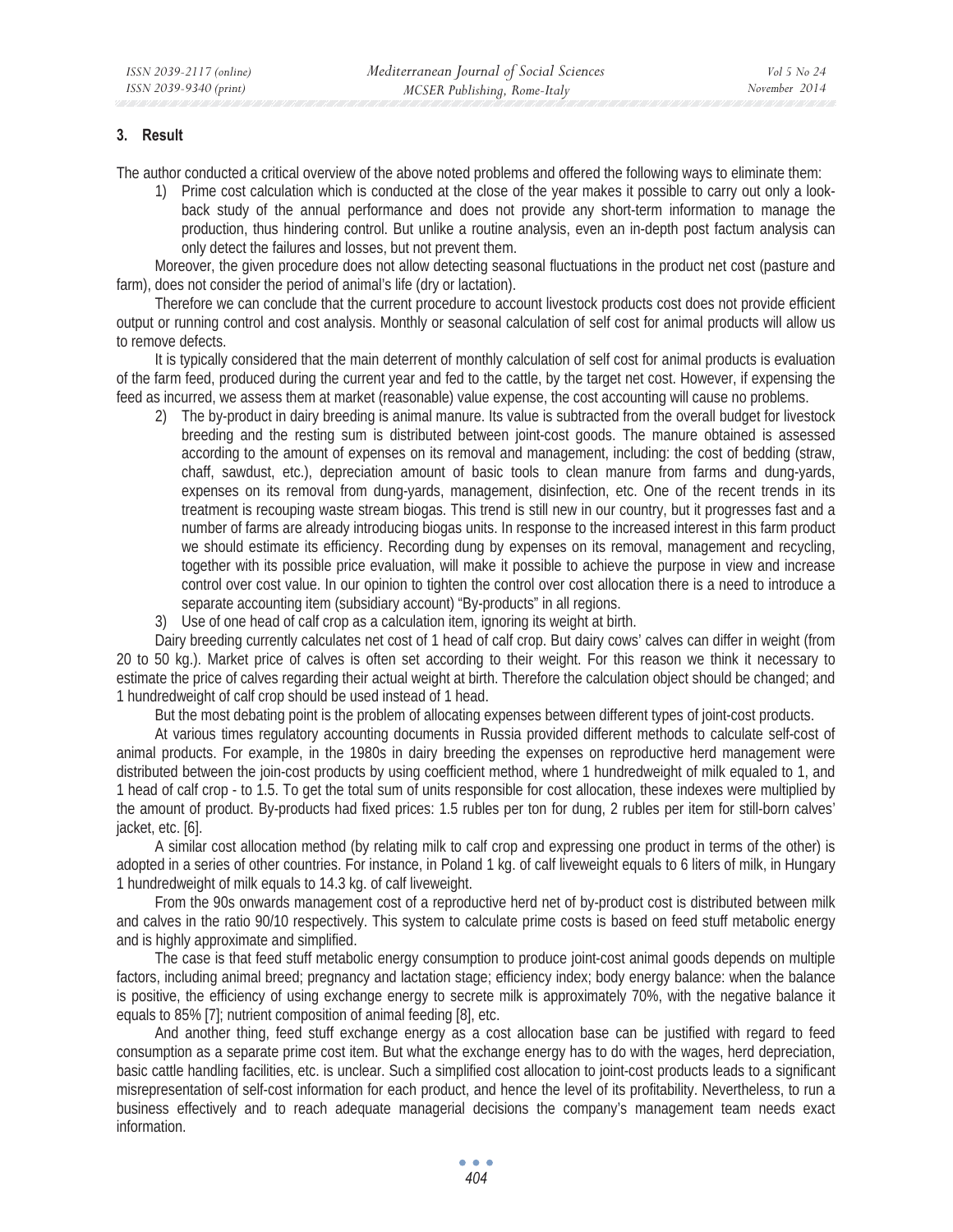| ISSN 2039-2117 (online) | Mediterranean Journal of Social Sciences | Vol 5 No 24   |
|-------------------------|------------------------------------------|---------------|
| ISSN 2039-9340 (print)  | MCSER Publishing, Rome-Italy             | November 2014 |

It is for this reason that the most disputable questions are those of cost allocation between different types of joint products.

4) Introduction of body weight gain in reproductive herds as an additional calculation item

During the whole useful lifespan, animal bodyweight changes when moved to reproduction herd, and consequently change the economic benefits, the organization can derive from butchering and selling (as the purchase price is set in rubles for 1 kg. of live weight). Under standard conditions animals' body weight grows in the course of their lifetime. It is clear that this increase is associated with certain expenses on their keeping. For this reason a number of authors consider it necessary to introduce another calculation item apart from the others already existing in dairy breeding, that of "reproductive herd bodyweight gain", including cost value of liveweight gain in animal value enhancement (fixed assets account). Thus we will not only calculate the end animal product cost more accurately (without transferring expenses involved in liveweight gain to milk and litter), but will also give true and fair information on main herd animals value, as well as calculate depreciation in the sufficient amount to maintain animal reproduction.

However, first, we should bear in mind that changes in animal's live weight throughout its life is a natural process: during the whole period of gestation the cow's weight grows, then drops after calving (to up to 100 kg., including calf weight, afterbirth, amniotic fluid), and later on the cow gets recovered and gains weight again. Second, there are various factors to affect weight fluctuations, such as lactation, diseases, weather conditions, stress, etc., which despite being short-term can have an impact on weighing thus falsifying the data on weight increment either positively or negatively.

Third, recent studies have proved the fact, that a way to increase cow calf productivity is to increase the weight of bred heifer (500-700 kg. after calving) and advanced practices immediately took it on board. Therefore if breeding heifers we aim to get high weight (not fearing obesity), their weight gain while being in the main herd will not be so significant.

Summing up all the above mentioned facts we can say that during the period in herd the cow doubtlessly gains weight, which is associated with certain expenses. Nevertheless, a true physical count is much complicated. In some cases it is not high, and sometimes it can be a negative quantity, that is the reason why we consider it useless to introduce this calculation item.

5) Use of relevant indexes which make allowance for animals' biological peculiarities and technical process

There exist a great many of opinions on the problem of choosing the most appropriate overhead base: to express the offsprong cost in terms of total milk loss resulting from reproduction process [9], to calculate heifer self-cost at birth on the basis of average cost of keeping a cow in inter-lactation period for no less than two months [10], to apportion costs over joint products [11].

Milk and calf production are mostly simultaneous, interdependent, and interconnected processes. That is why it is impossible to adjust fair expenses for each product. Any cost allocated to joint products will be relative.

Net cost calculation can give only approximate results of rather subjective nature. For this reason we consider it more suitable, convenient and effective for daily and tactical management to control revenue expenditures without associating them with the ultimate product cost.

But in some instances (while making certain managerial decisions) data on the product full cost is required (normally, target figures). For that purpose we offer to use the market price (i.e. the prospective sales revenue) for the product with due consideration of its quantum of output as a basis for cost allocation.

Needless to say, that this possibility is not an ideal and unprejudiced cost allocation base to provide accurate information on each joint product cost. As previously stated, milk and calf production form a single process which cannot be divided, that is why it would be fully justified to expect approximately the same return from both joint products. An additional advantage of this method is its simplicity and availability.

6) Cost allocation by items

It is only the total cost, related to performing joint product manufacturing operations that is allocated. The charges associated with producing particular by-products should be included in the corresponding product cost. For example, the immediate expenditures on calf crop should include the following elements:

- Salary, including allowances for:

- a) Calving;
- b) Effective cow mating;
- c) Rectal examination;
- d) Calf labeling;
- Expenditures on cow mating;
- Cost of veterinary drugs;
- Artificial insemination centers keeping costs (depreciation, renovations to the premises, equipment repair, energy supply, heating, etc.);